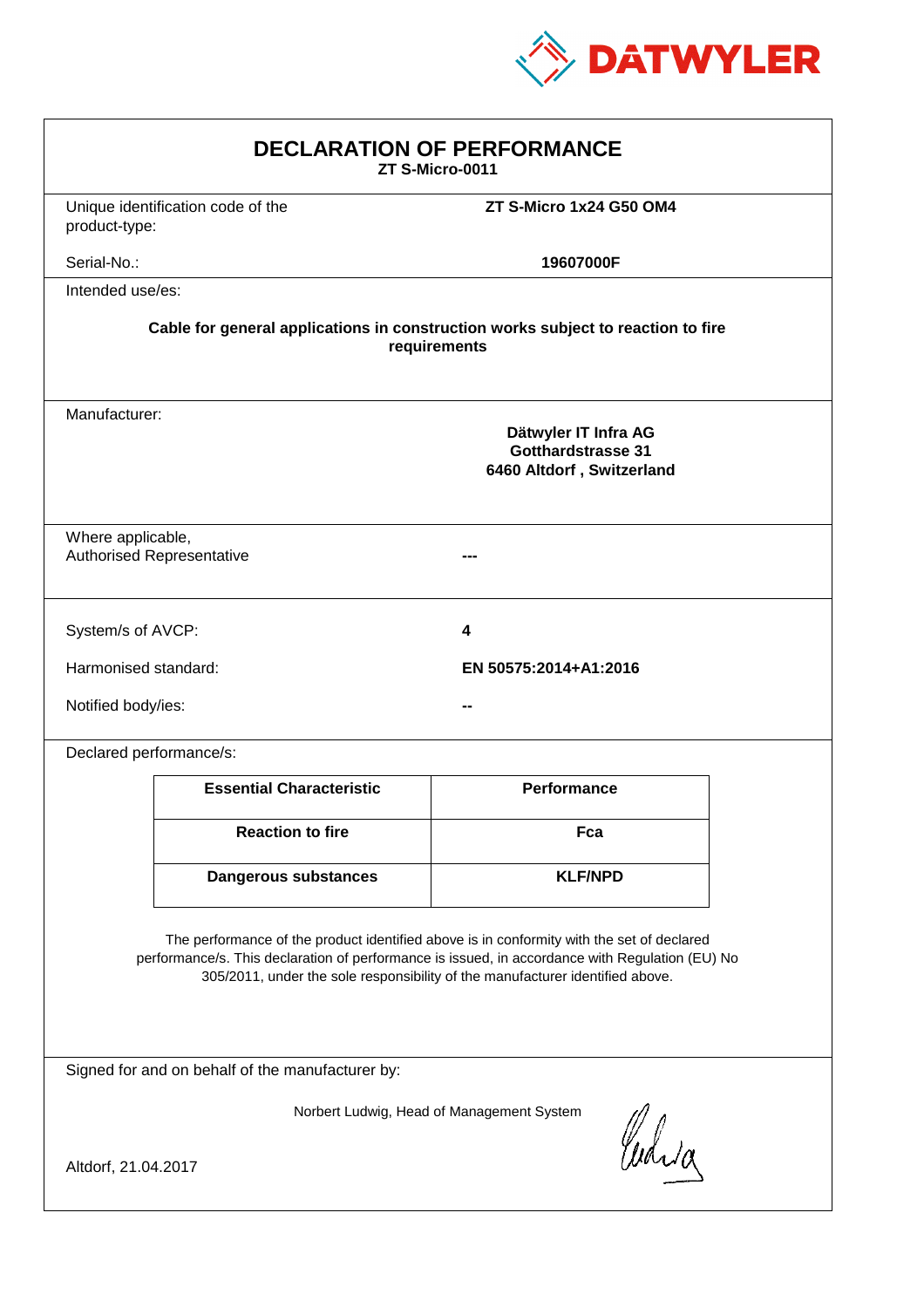

| LEISTUNGSERKLÄRUNG<br>ZT S-Micro-0011                                                                                                                                                                                                                      |                                             |                                                                         |  |  |
|------------------------------------------------------------------------------------------------------------------------------------------------------------------------------------------------------------------------------------------------------------|---------------------------------------------|-------------------------------------------------------------------------|--|--|
|                                                                                                                                                                                                                                                            | Eindeutiger Kenncode des Produkttyps:       | ZT S-Micro 1x24 G50 OM4                                                 |  |  |
| Serien-Nr.:                                                                                                                                                                                                                                                |                                             | 19607000F                                                               |  |  |
| Verwendungszweck(e):                                                                                                                                                                                                                                       |                                             |                                                                         |  |  |
| Kabel/Leitung für allgemeine Anwendungen in Bauwerken in Bezug auf die<br>Anforderungen an das Brandverhalten                                                                                                                                              |                                             |                                                                         |  |  |
| Hersteller:                                                                                                                                                                                                                                                |                                             | Dätwyler IT Infra AG<br>Gotthardstrasse 31<br>6460 Altdorf, Switzerland |  |  |
|                                                                                                                                                                                                                                                            | Wo anwendbar, Bevollmächtigter:             |                                                                         |  |  |
| Leistungsbeständigkeit:                                                                                                                                                                                                                                    | System(e) zur Bewertung und Überprüfung der | 4                                                                       |  |  |
| Harmonisierte Norm:                                                                                                                                                                                                                                        |                                             | EN 50575:2014+A1:2016                                                   |  |  |
| Notifizierte Stelle(n):                                                                                                                                                                                                                                    |                                             |                                                                         |  |  |
| Erklärte Leistung(en):                                                                                                                                                                                                                                     |                                             |                                                                         |  |  |
|                                                                                                                                                                                                                                                            | <b>Wesentliche Merkmale</b>                 | Leistung                                                                |  |  |
|                                                                                                                                                                                                                                                            | <b>Brandverhalten</b>                       | Fca                                                                     |  |  |
|                                                                                                                                                                                                                                                            | Gefährliche Stoffe                          | <b>KLF/NPD</b>                                                          |  |  |
| Die Leistung des vorstehenden Produkts entspricht der erklärten Leistung/den erklärten<br>Leistungen. Für die Erstellung der Leistungserklärung im Einklang mit der Verordnung (EU) Nr.<br>305/2011 ist allein der obengenannte Hersteller verantwortlich. |                                             |                                                                         |  |  |
| Unterzeichnet für den Hersteller und im Namen des Herstellers von:                                                                                                                                                                                         |                                             |                                                                         |  |  |
| Norbert Ludwig, Head of Management System<br>Whila<br>Altdorf, 21.04.2017                                                                                                                                                                                  |                                             |                                                                         |  |  |
|                                                                                                                                                                                                                                                            |                                             |                                                                         |  |  |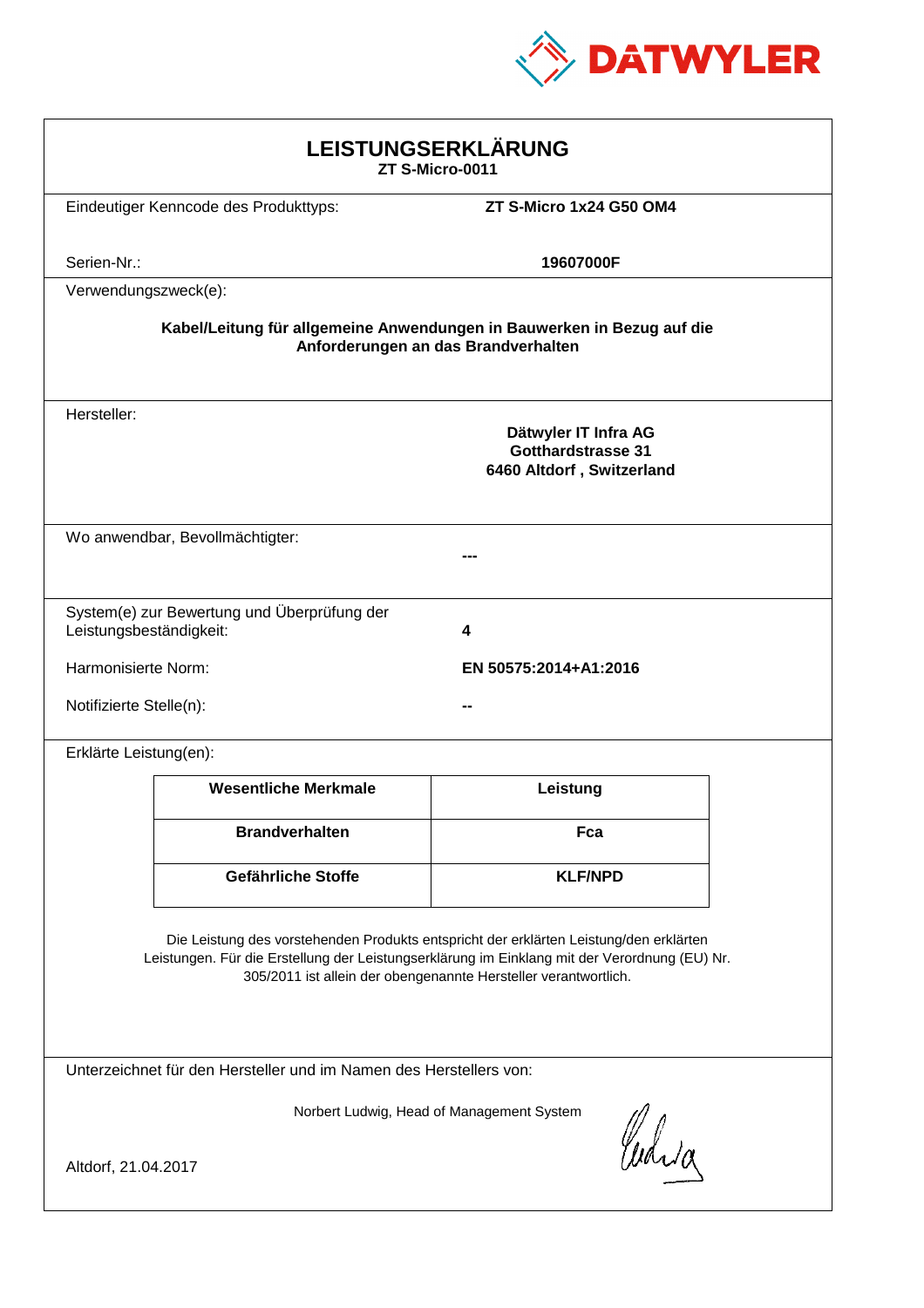

| <b>PRESTATIEVERKLARING</b><br>ZT S-Micro-0011                                                                                                                                                                                                                               |                                                                             |                  |  |  |
|-----------------------------------------------------------------------------------------------------------------------------------------------------------------------------------------------------------------------------------------------------------------------------|-----------------------------------------------------------------------------|------------------|--|--|
|                                                                                                                                                                                                                                                                             | Unieke identificatiecode van het<br>ZT S-Micro 1x24 G50 OM4<br>producttype: |                  |  |  |
| Serienr.:                                                                                                                                                                                                                                                                   |                                                                             | 19607000F        |  |  |
| Beoogd(e) gebruik(en):                                                                                                                                                                                                                                                      |                                                                             |                  |  |  |
| Kabels voor algemene toepassingen in bouwwerken die onder<br>voorschriften inzake materiaalgedrag bij brand vallen                                                                                                                                                          |                                                                             |                  |  |  |
| Fabrikant:<br>Dätwyler IT Infra AG<br>Gotthardstrasse 31<br>6460 Altdorf, Switzerland                                                                                                                                                                                       |                                                                             |                  |  |  |
|                                                                                                                                                                                                                                                                             | indien van toepassing, Gemachtigde:                                         |                  |  |  |
| Het systeem of de systemen voor de<br>beoordeling en verificatie van de<br>4<br>prestatiebestendigheid:<br>Geharmoniseerde norm:<br>EN 50575:2014+A1:2016<br>Aangemelde instantie(s):                                                                                       |                                                                             |                  |  |  |
| Aangegeven prestatie(s)                                                                                                                                                                                                                                                     |                                                                             |                  |  |  |
|                                                                                                                                                                                                                                                                             | Essentiële kenmerken                                                        | <b>Prestatie</b> |  |  |
|                                                                                                                                                                                                                                                                             | <b>Brandreactie</b>                                                         | Fca              |  |  |
|                                                                                                                                                                                                                                                                             | Gevaarlijke stoffen                                                         | <b>KLF/NPD</b>   |  |  |
| De prestaties van het hierboven omschreven product zijn conform de aangegeven prestaties. Deze<br>prestatieverklaring wordt in overeenstemming met Verordening (EU) nr. 305/2011 onder de exclusieve<br>verantwoordelijkheid van de hierboven vermelde fabrikant verstrekt. |                                                                             |                  |  |  |
| Ondertekend voor en namens de fabrikant door:                                                                                                                                                                                                                               |                                                                             |                  |  |  |
| Norbert Ludwig, Head of Management System<br>Whila<br>Altdorf, 21.04.2017                                                                                                                                                                                                   |                                                                             |                  |  |  |
|                                                                                                                                                                                                                                                                             |                                                                             |                  |  |  |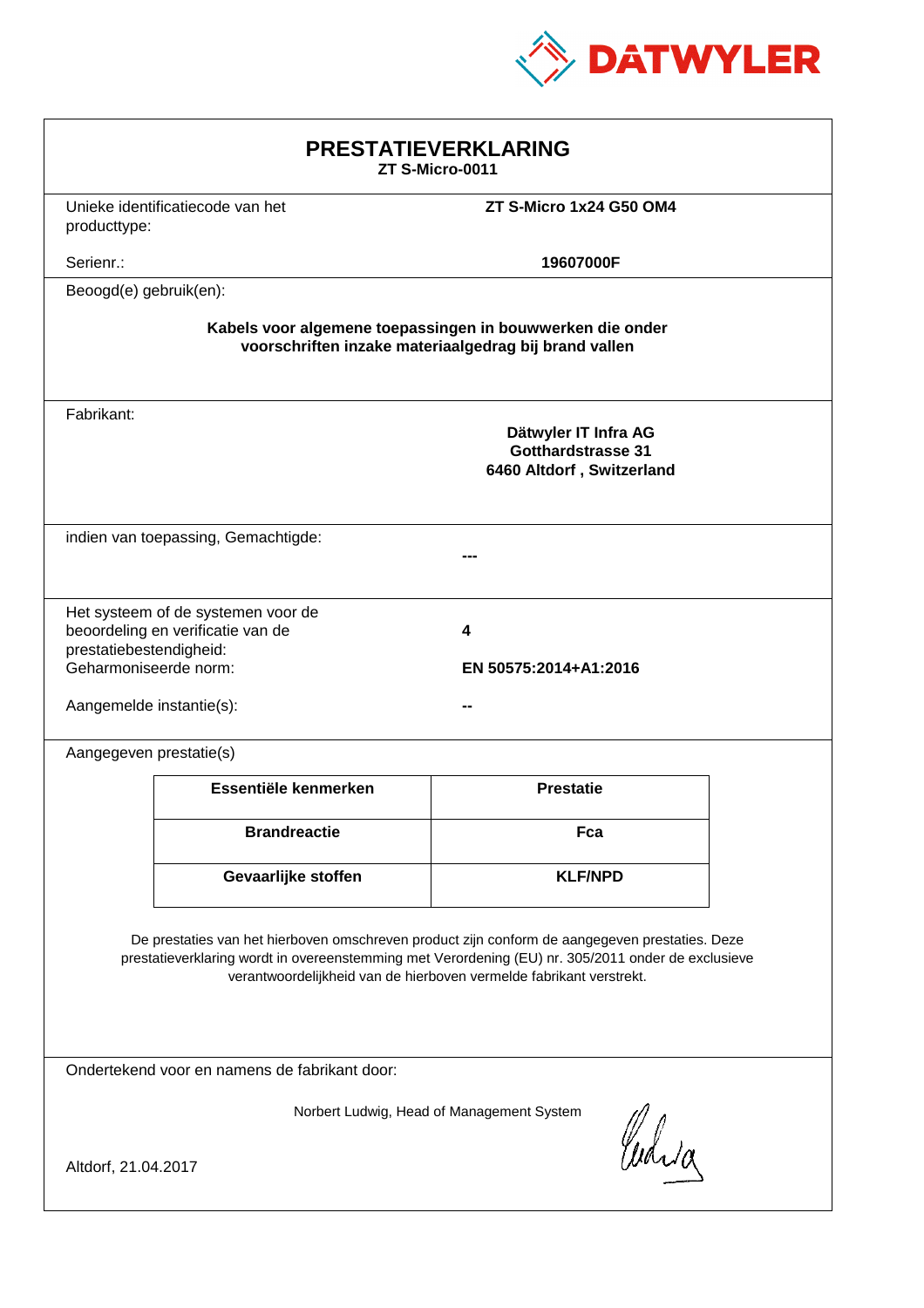

| DÉCLARATION DES PERFORMANCES<br>ZT S-Micro-0011                                                                                                                                                                                                                  |                                                                            |                                                                                |  |  |
|------------------------------------------------------------------------------------------------------------------------------------------------------------------------------------------------------------------------------------------------------------------|----------------------------------------------------------------------------|--------------------------------------------------------------------------------|--|--|
| produit type:                                                                                                                                                                                                                                                    | Code d'identification unique du                                            | ZT S-Micro 1x24 G50 OM4                                                        |  |  |
| Numéro de série:                                                                                                                                                                                                                                                 |                                                                            | 19607000F                                                                      |  |  |
| Usage(s) prévu(s):                                                                                                                                                                                                                                               |                                                                            |                                                                                |  |  |
|                                                                                                                                                                                                                                                                  | Câble pour applications générales dans les ouvrages de construction soumis | aux exigences de réaction au feu                                               |  |  |
| Fabricant:                                                                                                                                                                                                                                                       |                                                                            | Dätwyler IT Infra AG<br><b>Gotthardstrasse 31</b><br>6460 Altdorf, Switzerland |  |  |
|                                                                                                                                                                                                                                                                  | Le cas échéant, Mandataire                                                 |                                                                                |  |  |
| performances:<br>Norme harmonisée:<br>Organisme(s) notifié(s):                                                                                                                                                                                                   | Système(s) d'évaluation et de<br>vérification de la constance des          | 4<br>EN 50575:2014+A1:2016                                                     |  |  |
|                                                                                                                                                                                                                                                                  | Performance(s) déclarée(s):                                                |                                                                                |  |  |
|                                                                                                                                                                                                                                                                  | Caractéristique essentielle                                                | Performance                                                                    |  |  |
|                                                                                                                                                                                                                                                                  | Réaction au feu                                                            | Fca                                                                            |  |  |
|                                                                                                                                                                                                                                                                  | <b>Substances dangereuses</b>                                              | <b>KLF/NPD</b>                                                                 |  |  |
| Les performances du produit identifié ci-dessus sont conformes aux performances déclarées.<br>Conformément au règlement (UE) no 305/2011, la présente déclaration des performances est<br>établie sous la seule responsabilité du fabricant mentionné ci-dessus. |                                                                            |                                                                                |  |  |
|                                                                                                                                                                                                                                                                  | Signé pour le fabricant et en son nom par:                                 |                                                                                |  |  |
|                                                                                                                                                                                                                                                                  |                                                                            | Norbert Ludwig, Head of Management System<br>Whia                              |  |  |
| Altdorf, 21.04.2017                                                                                                                                                                                                                                              |                                                                            |                                                                                |  |  |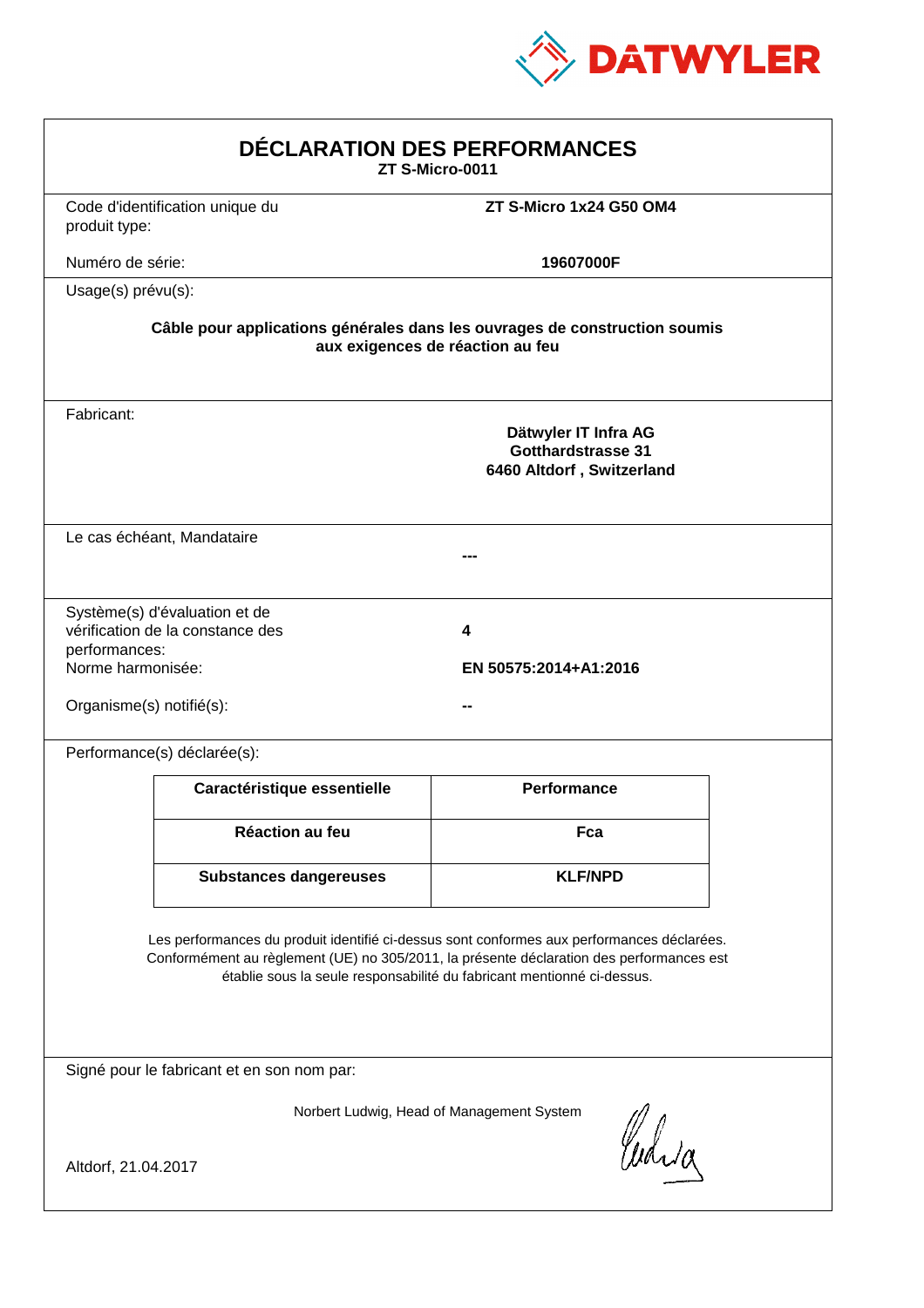

| <b>DECLARACIÓN DE PRESTACIONES</b><br>ZT S-Micro-0011                                                                                                                                                                                                                                          |                                                                         |                         |  |  |
|------------------------------------------------------------------------------------------------------------------------------------------------------------------------------------------------------------------------------------------------------------------------------------------------|-------------------------------------------------------------------------|-------------------------|--|--|
| producto tipo:                                                                                                                                                                                                                                                                                 | Código de identificación única del                                      | ZT S-Micro 1x24 G50 OM4 |  |  |
| Número de serie:                                                                                                                                                                                                                                                                               |                                                                         | 19607000F               |  |  |
| Usos previstos:                                                                                                                                                                                                                                                                                |                                                                         |                         |  |  |
| Cable sujeto a requisitos de reacción al fuego para aplicaciones generales en obras<br>de construcción                                                                                                                                                                                         |                                                                         |                         |  |  |
| Fabricante:                                                                                                                                                                                                                                                                                    | Dätwyler IT Infra AG<br>Gotthardstrasse 31<br>6460 Altdorf, Switzerland |                         |  |  |
|                                                                                                                                                                                                                                                                                                | En su caso, Representante autorizado:                                   |                         |  |  |
| Sistemas de evaluación y verificación<br>de la constancia de las prestaciones<br>4<br>$(EVCP)$ :<br>Norma armonizada:<br>EN 50575:2014+A1:2016<br>Organismos notificados:                                                                                                                      |                                                                         |                         |  |  |
|                                                                                                                                                                                                                                                                                                | Prestaciones declaradas:                                                |                         |  |  |
|                                                                                                                                                                                                                                                                                                | Característica esencial                                                 | <b>Prestaciones</b>     |  |  |
|                                                                                                                                                                                                                                                                                                | Reacción al fuego                                                       | Fca                     |  |  |
|                                                                                                                                                                                                                                                                                                | <b>Sustancias peligrosas</b>                                            | <b>KLF/NPD</b>          |  |  |
| Las prestaciones del producto identificado anteriormente son conformes con el conjunto de<br>prestaciones declaradas. La presente declaración de prestaciones se emite, de conformidad con<br>el Reglamento (UE) nº 305/2011, bajo la sola responsabilidad del fabricante arriba identificado. |                                                                         |                         |  |  |
| Firmado por y en nombre del fabricante por:                                                                                                                                                                                                                                                    |                                                                         |                         |  |  |
| Norbert Ludwig, Head of Management System<br>Curia<br>Altdorf, 21.04.2017                                                                                                                                                                                                                      |                                                                         |                         |  |  |